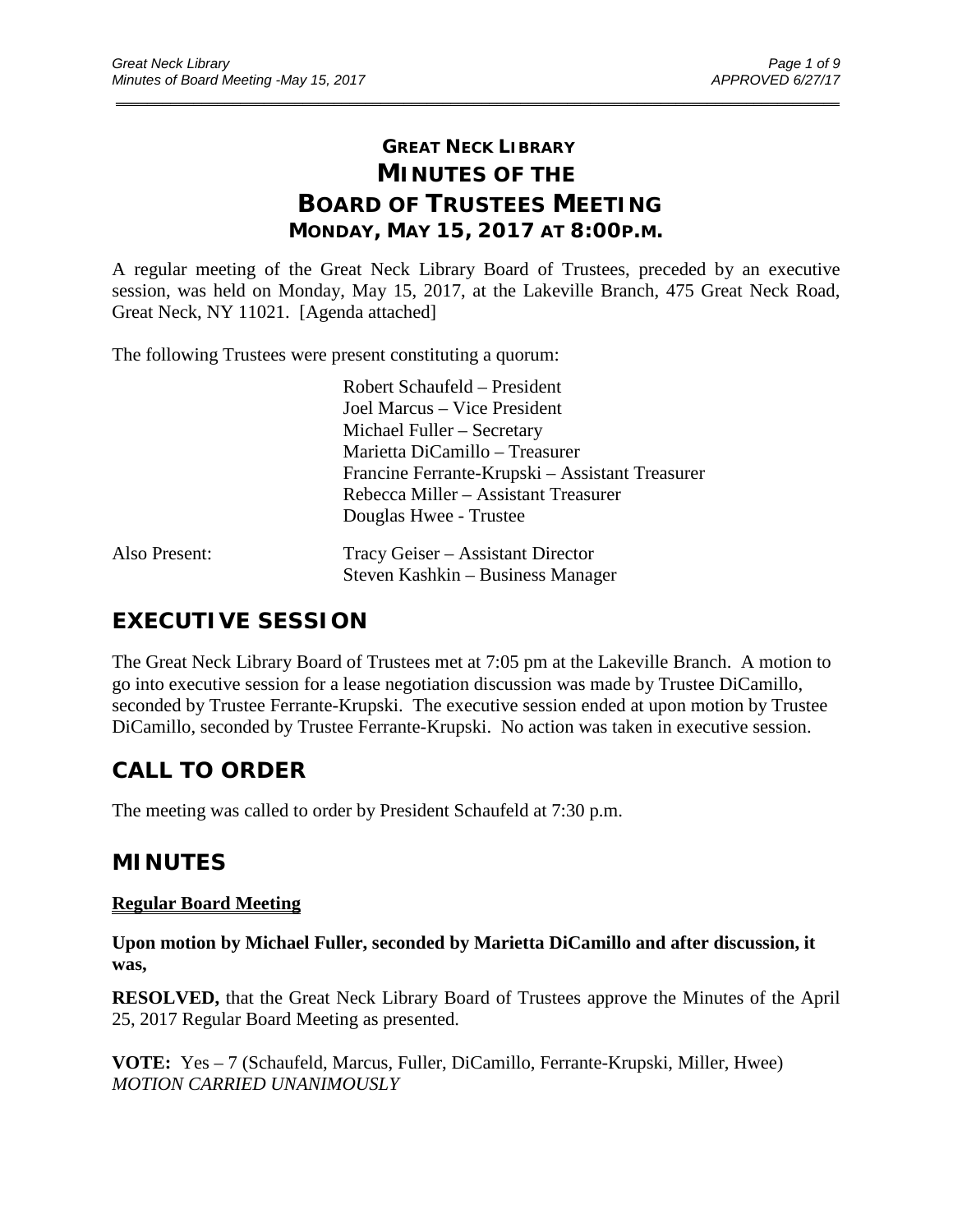### **Special Board Meeting**

#### **Upon motion by Michael Fuller, seconded by Joel Marcus and after discussion, it was,**

**RESOLVED,** that the Great Neck Library Board of Trustees approve the Minutes of the May 1, 2017 Special Board Meeting as presented.

**VOTE:** Yes – 7 (Schaufeld, Marcus, Fuller, DiCamillo, Ferrante-Krupski, Miller, Hwee) *MOTION CARRIED UNANIMOUSLY*

## **TREASURER'S REPORT**

**Upon motion by Marietta DiCamillo, seconded by Francine Ferrante-Krupski and after discussion, it was,**

**RESOLVED,** that the Great Neck Library Board of Trustees accept the following financial reports which have been reviewed by the Treasurer:

- April 30, 2017, Treasurer's Report;
- Warrant dated May 1, 2017 through May 5, 2017, which has been reviewed by the Treasurer, the sums set against their respective names, amounting in the aggregate to \$167,752.68
- Payroll Warrants for pay dates April 13th and April 27, 2017, which have been reviewed by the Treasurer, (in the amounts of \$149,110.64 and \$145,198.92 respectively,) for a total of \$294,309.56.

**VOTE:** Yes – 7 (Schaufeld, Marcus, Fuller, DiCamillo, Ferrante-Krupski, Miller, Hwee) *MOTION CARRIED UNANIMOUSLY*

*Board Comments: Trustee Hwee requested oversight be placed on IT consultants with regards to purchases.*

# **PAYROLL CHANGES**

**Upon motion by Marietta DiCamillo, seconded by Michael Fuller, and after discussion, it was,**

**RESOLVED** that the Great Neck Library Board of Trustees accept the Payroll Changes report of April 1, 2017 through April 30, 2017, which have been reviewed by the Finance Committee.

**VOTE:** Yes – 7 (Schaufeld, Marcus, Fuller, DiCamillo, Ferrante-Krupski, Miller, Hwee) *MOTION CARRIED UNANIMOUSLY*

## **REPORTS**

### **Branch Committee**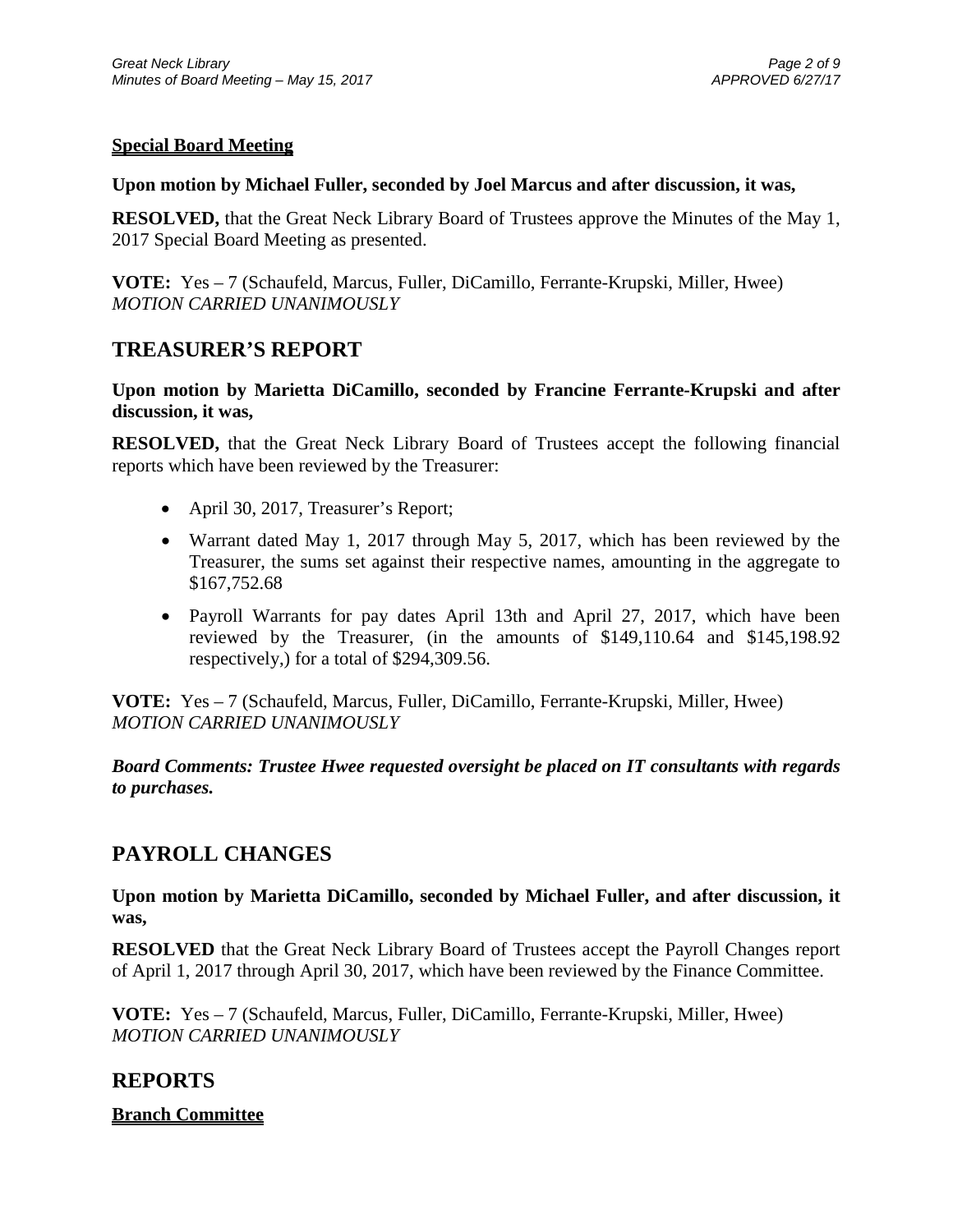Trustee Fuller reported that the public meeting scheduled for May  $23<sup>rd</sup>$  has been changed to Tuesday, June  $6<sup>th</sup>$  at the Parkville Branch. All are welcome to attend.

This meeting will be held to discuss overall design with public participation in layout and structure. A Space Planner will be sought for better use of the branches.

#### **Main Building Committee**

President Schaufeld reported that the Main Building Committee met on May  $11<sup>th</sup>$ . Two presentations were made. A Document Management Software, called DocuWare, and a catalog app for mobile devices.

There has been substantial progress made on the punch list and books have been returned to the shelves.

*Board Comment: Trustee Hwee recommended a search for different options and vendors be conducted.*

#### **Policy Committee**

Vice President Marcus reported that a committee meeting was held on Wednesday, May  $3<sup>rd</sup>$  at the Main Library and items have been placed on this evening's agenda for a first read.

#### **Programming Committee**

Trustee Ferrante-Krupski reported that a meeting was held on April  $27<sup>th</sup>$ . The next meeting is scheduled for Thursday, July  $6<sup>th</sup>$  at the Main Library.

Trustee Ferrante-Krupski thanked Donna Litke and Adam Hinz for their assistance in stepping up programming and advertising.

#### **Fundraising Committee**

Trustee Ferrante-Krupski reported that the next meeting is scheduled for June  $22^{nd}$ .

#### **Long Range Planning Committee**

Vice President Marcus reported that the committee is looking to hold a meeting on June 8<sup>th</sup>. A mission statement is needed for the committee.

#### **Grants**

Interim Director Tracy Geiser reported that Adam Hinz is looking into grants for new laptops for Levels. Margie Chodosch is researching grants for the microfilm/microfiche system.

#### **Staff Reports**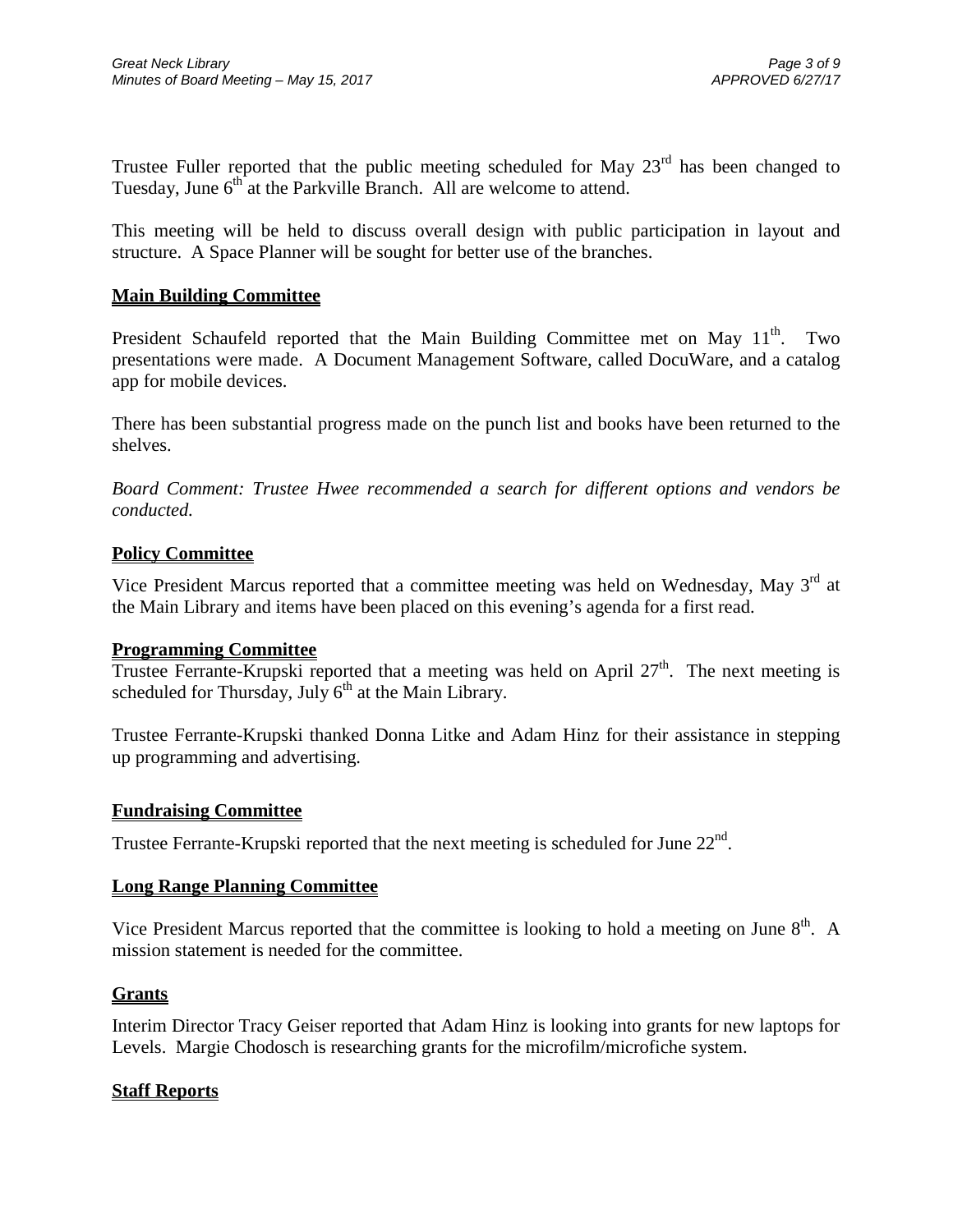Treasurer DiCamillo requested that statistics for computer services be listed rather than in a bar graph and should include a glossary of terms on the chart. She also requested information regarding volunteer interns and if there would be a legal issue due to a recent Federal law change.

Trustee Hwee inquired about the circulation number and card holders. He wanted to know if this would be updated after the patron record retention policy is put into effect.

Trustee Miller stated that she was very impressed with the report written by Justin Crossfox with regard to the Connecticut Library Association Conference he attended. The Board agreed.

#### **Interim Director's Report**

Interim Director Tracy Geiser reported that all of the boxes in the bookroom have been emptied and reshelved. Bibliotheca is sending a project manager to walk the building and implement a timeline for installation. SPOT is up and running and punch list items are being completed.

Text of the Interim Director's written report dated May 15, 2017 below:

#### ADMINISTRATION:

- We would like to welcome our new Administrative Assistant, Carol Natalizio. Carol is currently being trained by Holly Coscetta, our Administrative Coordinator. Carol will be the new assistant to the Director.
- The Library Budget Vote is on Tuesday, May  $16<sup>th</sup>$  from 7:00-10:00pm. Residents living south of the LIRR are to vote at South High School and those living north of the LIRR are to vote at E.M. Baker School.
- Congratulations to Hai Tan, one of our long time staff members who became a full time clerk on April  $24<sup>th</sup>$ .

#### MAIN:

- The completion of the new shelving under the mezzanine has been done by the movers.
- Punch list items are coming near completion. Items that have been on the punch list long term that have been completed are the installation of the key cores and the carpet piece near the main staircase. VRD, Calgi and KG&D are working on the last couple of items including the loud HVAC unit located above the Reference office. Charlie and I met with a representative of each of these companies and it looks as though it might be an issue with the equipment itself. Addison, the manufacturer of the equipment will be in on Monday, May  $15<sup>th</sup>$  to assess.
- A door under the stairs in the Children's Reference office has been installed allowing for the department to have more storage access.
- SPOT, wireless printing has been implemented. The branches will begin this next week. Garry Horodyski has been working on training staff.
- Art work has been returned by the movers. Donna Litke has been going through these items to make sure that everything has been returned. I'm sure you've noticed the additions of the statues around the building already. Thank you Donna for taking on this task.
- Three new museum passes have been ordered for the library Vanderbilt Museum, Cold Spring Harbor Fish Hatchery and the Cradle of Aviation. Cindy Simetti and Donna Litke have created a museum pass brochure for patron information.
- The book drop for the Main location has been ordered and will be placed at the end of the ramp near Bayview.
- The Finance committee has recommended the purchase of two benches to be ordered for the Main building as well as patio furniture for the balcony in the Reading area.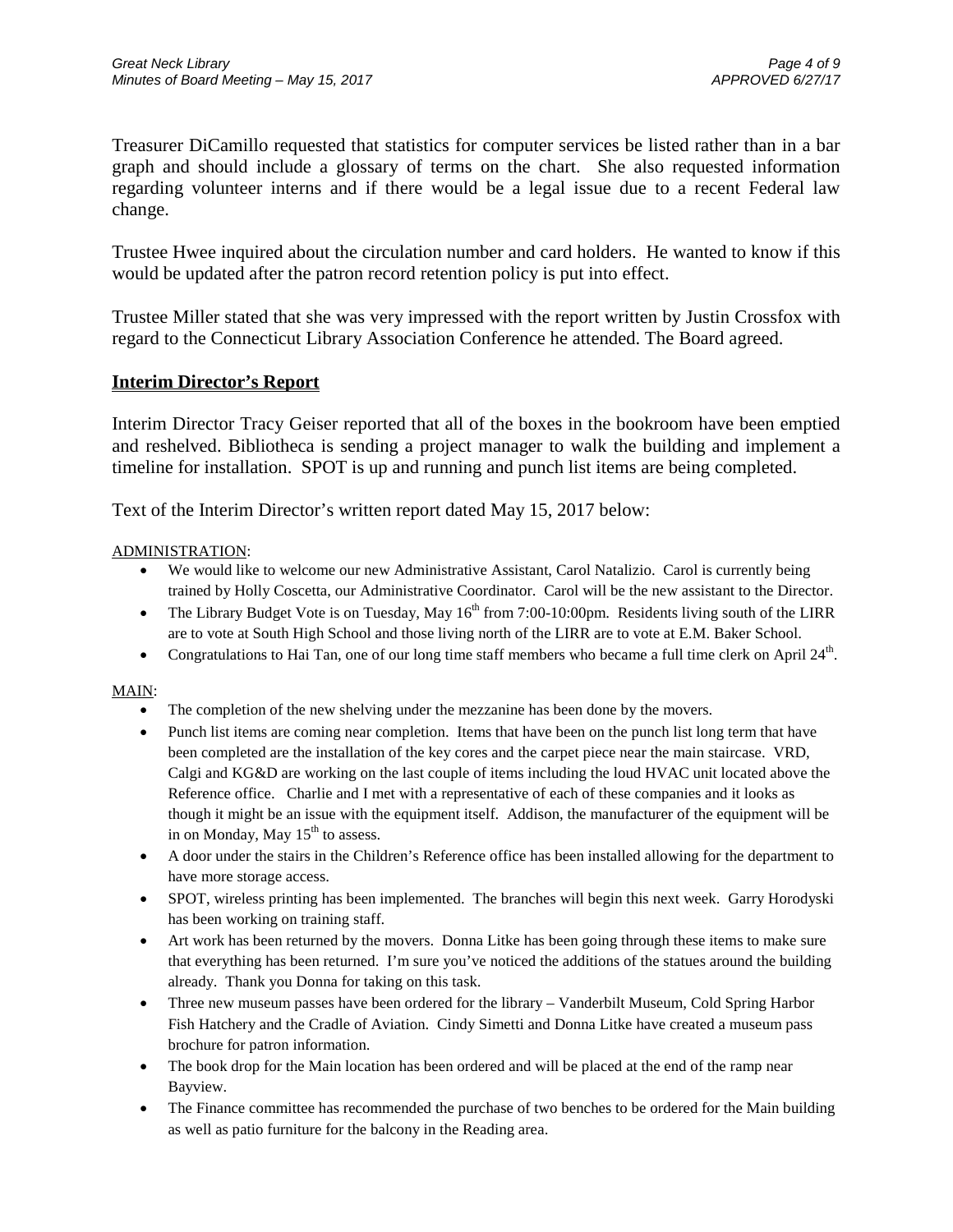- The Finance committee has recommended the purchase of new furniture for the Local History Room including cabinets and three brand new display cases.
- The extra shelving for the Children's room and Media area will be shipped in the middle of June.
- I have spoken with Don Jannazzo from Bibliotheca, our RFID company. There will be a site visit scheduled with our Project Manager, Laura who will visit all four buildings with me and explain the procedure of tagging.
- Senior Parking has been moved to the front of the library near the ramp.
- The patron requested curb cut has been completed.
- I recently began working with Steve Kashkin and Greg Marett from Bayview Landscaping on putting together an RFP for a General Contractor for our landscaping project.
- A part must be ordered to enable Profound Technologies to complete the synchronization of the blinds and the projector. This item was approved at Finance and as soon as the part has arrived, Profound will be contacted to come in to complete it.
- We have seen the light at the end of the tunnel! All of the book boxes from the move have been completed and we can see the floor in our book room again! Thank you, thank you! To all of our fantastic staff who have worked so hard to help complete this project.

#### BRANCHES:

- A community engagement forum will take place at Parkville on June  $6<sup>th</sup>$ . We are looking forward to discussing new ideas for the Parkville branch with our community.
- The last two fire proof Local History Room file cabinets have been removed from Parkville's back room and have been brought back the Main.
- The floor in the program room of Station branch was stripped and waxed by two our maintenance staff.
- Alana and her staff at Lakeville have continued to shift to better accommodate their growing collection.

*Public Comment: N. Camastro, Dr. Gappleberg*

## **OLD BUSINESS**

**None**

## **NEW BUSINESS**

## **(a)Acknowledge Levels Youth Aware for Community Service**

Adam Hinz presented Olivia Lundelius to the Board. She was awarded the B.E.S.T. Award for her contributions to LEVELS at the Long Island Library Conference. She will be interviewed in a feature piece in the Great Neck News.

## **(b) Holiday Closings and Sunday Hours**

### **Upon Motion by Joel Marcus, second by Marietta DiCamillo, and after discussion, it was,**

**RESOLVED,** that the Great Neck Library Board of Trustees accept the September 2017 to August 2018 Schedule of Holiday Closings & Sunday Hours as presented.

**VOTE**: Yes – 7 (Schaufeld, Marcus, Fuller, DiCamillo, Ferrante-Krupski, Miller, Hwee)

*MOTION CARRIVED UNANIMOUSLY*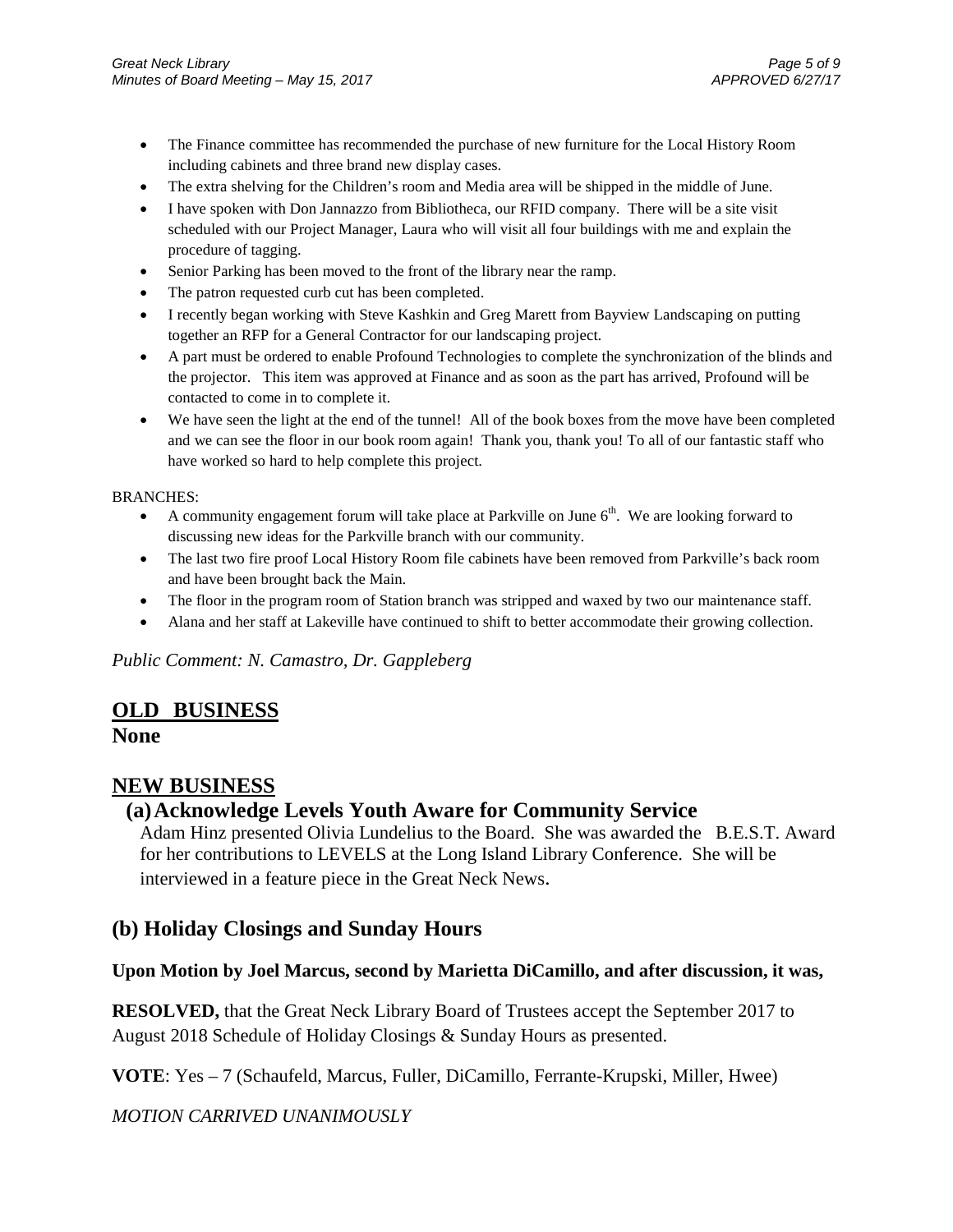# **(c) Acceptance of NYS Great Neck Library Annual Report**

#### **Upon Motion by Joel Marcus, second by Michael Fuller, and after discussion, it was,**

Moved, that the Great Neck Library Board of Trustees accepted the New York State Great Neck Library 2016 Annual report for public and association libraries as presented.

*Board Comment: Trustee Miller questioned the date and Board listing on the Report. Business Manager Steven Kashkin was asked to clarify.*

## **Upon Motion by Marietta DiCamillo, second by Francine Ferrante-Krupski, the Board unanimously voted to table the motion. MOTION TABLED.**

## **(d) Appoint Members to Directors Search Committee**

The Board appointed the following non-voting members to the Directors Search Committee:

Holly Coscetta, Steven Kashkin, Adam Hinz, Nick Camastro and Alan Mutum.

Three (3) members of the public will be required for the Committee and appointed after applications are received and interviews occur.

## **(e) Approval of Furniture for the Local History Room**

## **Upon Motion by Francine Ferrante-Krupski, second by Marietta DiCamillo, and after discussion, it was,**

RESOLVED, that the Great Neck Library Board of Trustees approve the purchase of furniture for the Local History Room from Creative Library Concepts in the amount of \$18,179.00 to be charged to the Main Building and Special Services Fund.

**VOTE**: Yes – 7 (Schaufeld, Marcus, Fuller, DiCamillo, Ferrante-Krupski, Miller, Hwee)

*MOTION CARRIVED UNANIMOUSLY*

## **(f) Approval of Terrace Furniture for the Main Library**

### **Upon Motion by Rebecca Miller, second by Michael Fuller, and after discussion, it was,**

RESOLVED, that the Great Neck Library Board of Trustees approve the purchase of furniture for the Terrace at the Main Library from Grainger in an amount not to exceed \$600.00 to be charged to the Main Building and Special Services Fund.

**VOTE**: Yes – 7 (Schaufeld, Marcus, Fuller, DiCamillo, Ferrante-Krupski, Miller, Hwee)

*MOTION CARRIVED UNANIMOUSLY*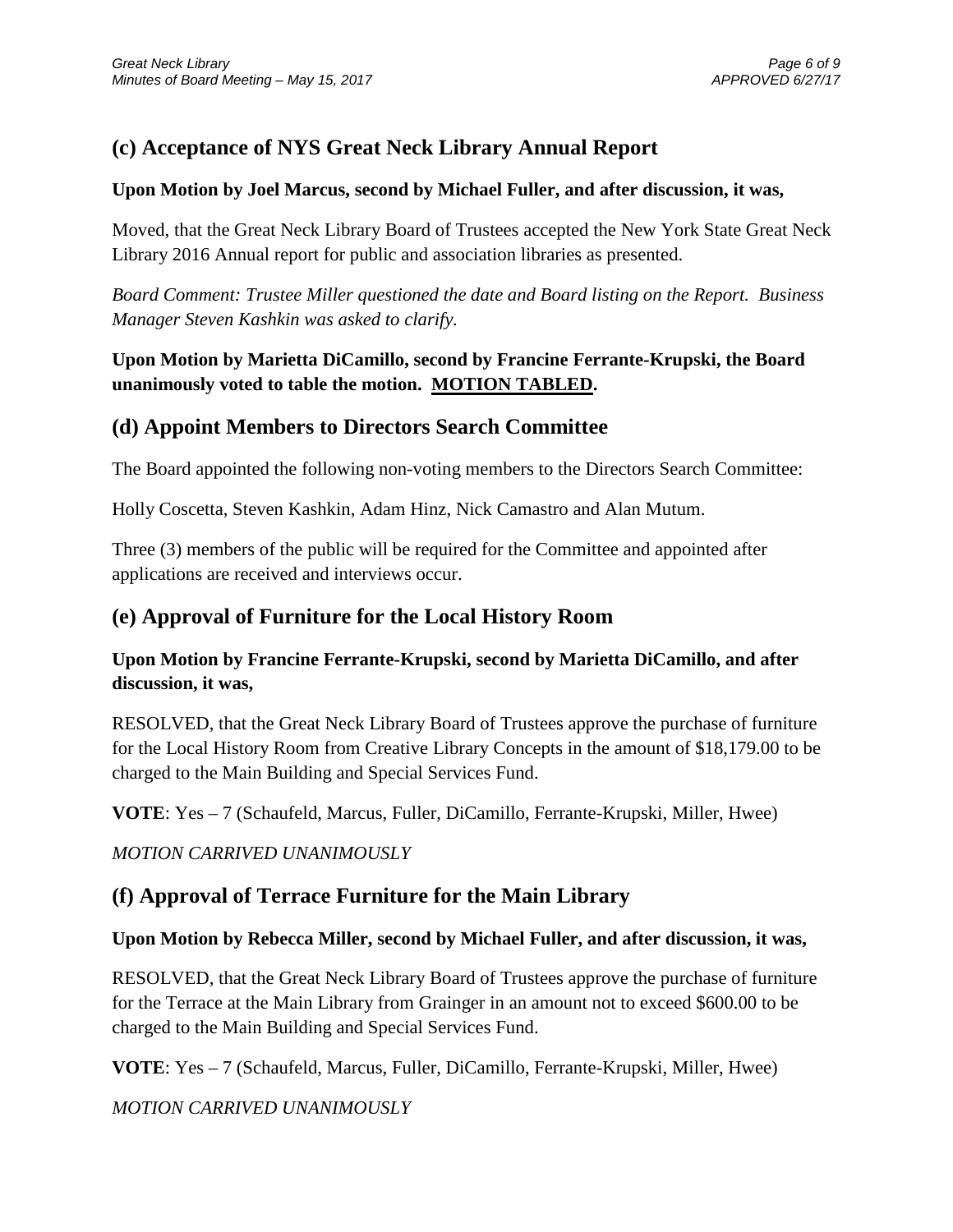# **(g) Approval of Benches for the Main Library**

## **Upon Motion by Rebecca Miller, second by Francine Ferrante-Krupski, and after discussion, it was,**

RESOLVED, that the Great Neck Library Board of Trustees approve the purchase of Benches for the outside entrance at the Main Library from Home Depot in an amount not to exceed \$1,000.00 to be charged to the Main Building and Special Services Fund.

**VOTE**: Yes – 7 (Schaufeld, Marcus, Fuller, DiCamillo, Ferrante-Krupski, Miller, Hwee)

*MOTION CARRIVED UNANIMOUSLY*

# **(h) Approval of Part Time Accounting Assistant Job Posting and Description**

## **Upon Motion by Marietta DiCamillo, second by Michael Fuller, and after discussion, it was,**

RESOLVED, that the Board of Trustees of the Great Neck Library accept the Part Time Accounting Assistant Job Posting and Description as attached.

**VOTE**: Yes – 6 (Schaufeld, Marcus, Fuller, DiCamillo, Ferrante-Krupski, Miller)

Opposes 1 (Hwee)

## **(i) Construction Change Order – Childrens Desk Top Modification**

## **Upon Motion by Michael Fuller, second by Marietta DiCamillo, and after discussion, it was,**

RESOLVED, that the Great Neck Library Board of Trustees approve Change Order VRD RCO# 118 for Childrens Desk Top Modifications, in the amount of \$2,917.20; to be charged to the Main Building and Special Services Fund.

**VOTE**: Yes – 7 (Schaufeld, Marcus, Fuller, DiCamillo, Ferrante-Krupski, Miller, Hwee)

## *MOTION CARRIVED UNANIMOUSLY*

# **(j) Approval of Universal Interface for Blinds in the Community Room**

## **Upon Motion by Francine Ferrante-Krupski, second by Rebecca Miller, and after discussion, it was,**

RESOLVED, that the Great Neck Library Board of Trustees approve the purchase of a Universal RTS Interface for the Blinds in the Community Room at the Main Library from BK Interiors, in Inc. in the amount of \$895.00 to be charged to the Main Building and Special Services Fund.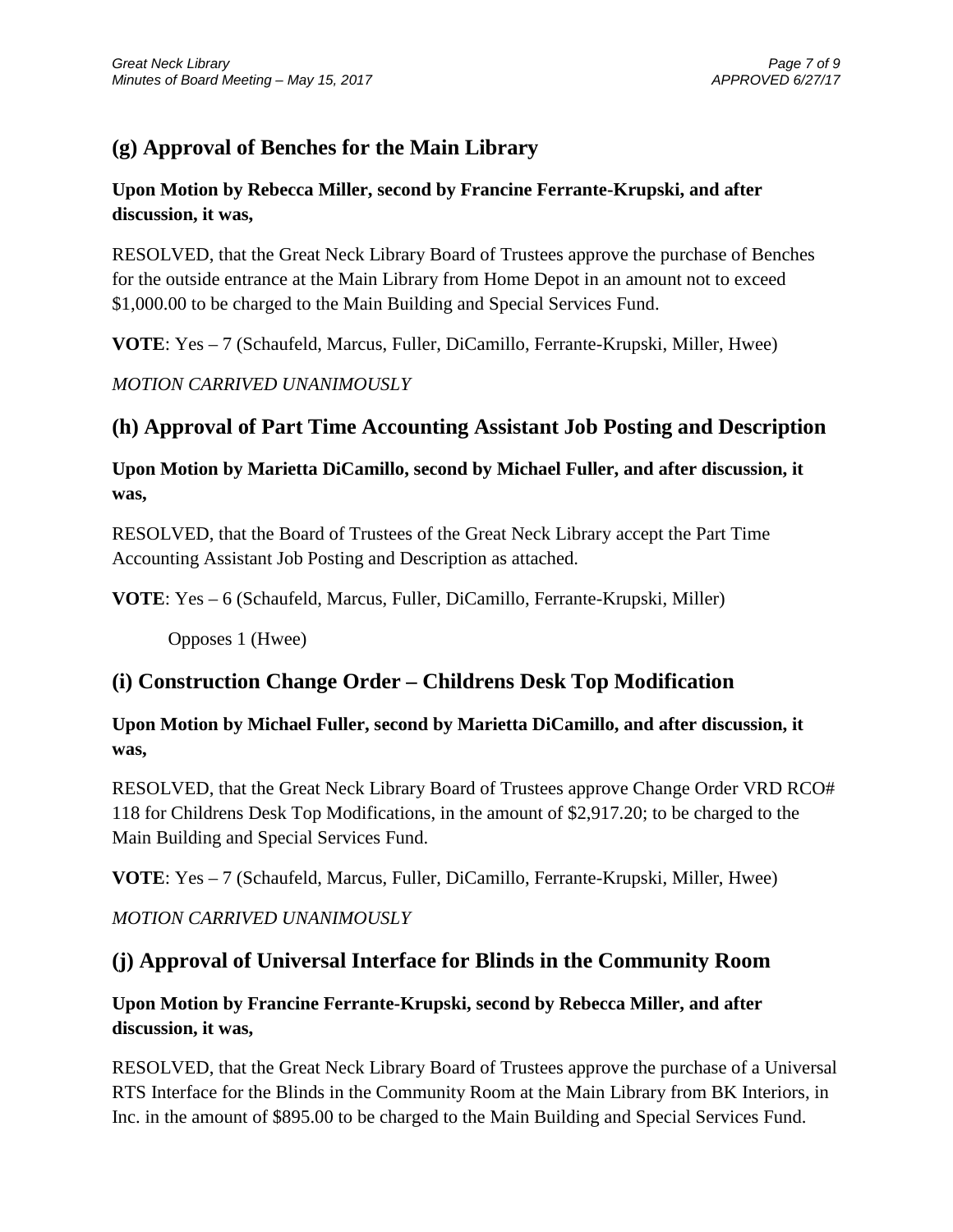**VOTE**: Yes – 7 (Schaufeld, Marcus, Fuller, DiCamillo, Ferrante-Krupski, Miller, Hwee) *MOTION CARRIVED UNANIMOUSLY*

# **(k) Discussion Item – Burglar Alarm at Main Library**

Interim Director Tracy Geiser stated that Charles Wohlgemuth has spoken with A+ (our current security company) regarding the possibility to connect with Central Station. Verbal quote is under \$5,000.00. Once written quote has been received, President Schaufeld requested it be referred to the Finance Committee.

Since this is the same company we are already using, any additional made to the system would be integrated properly for all outer doors. There was also discussion about motion sensors and panic buttons.

# **(l) Records Destruction per Retention Policy – Business Manager's office**

## **Upon Motion by Joel Marcus, second by Marietta DiCamillo, and after discussion, it was,**

RESOLVED, that the Great Neck Library Board of Trustees authorize the destruction of the following records from the Business Manger's office in accordance with the Record Retention Schedule 400-30:

- Cash Disbursements (Invoices and check copies) calendar year 2006 (letters  $B L$ ), 2008, 2009, 2010 (3.47)
- Cash Receipts (deposit slip copies and backup) calendar year 2007, 2008, 2009, 2010 (3.44)
- Employee Timesheets calendar year 2008, 2009, 2010  $(4.5)$
- Check registers calendar year 1996 through and including 2007 (3.42)

## **VOTE**: Yes – 7 (Schaufeld, Marcus, Fuller, DiCamillo, Ferrante-Krupski, Miller, Hwee)

*MOTION CARRIVED UNANIMOUSLY*

## **(j) Policy Manual Changes**

- a. Revise Section 800-40/Displays First Read
- b. Revise Section 700-60/DVD Circulation Policy and Regulations First Read
- c. Revise Section 700-45/Overdue Notices, Fines- First Read
- d. Revise Section 700-20/Borrowing Privileges First Read
- e. Revise Section 500-60/Access to Records First Read
- f. Revise Section 400-30/Record Retention Policy First Read